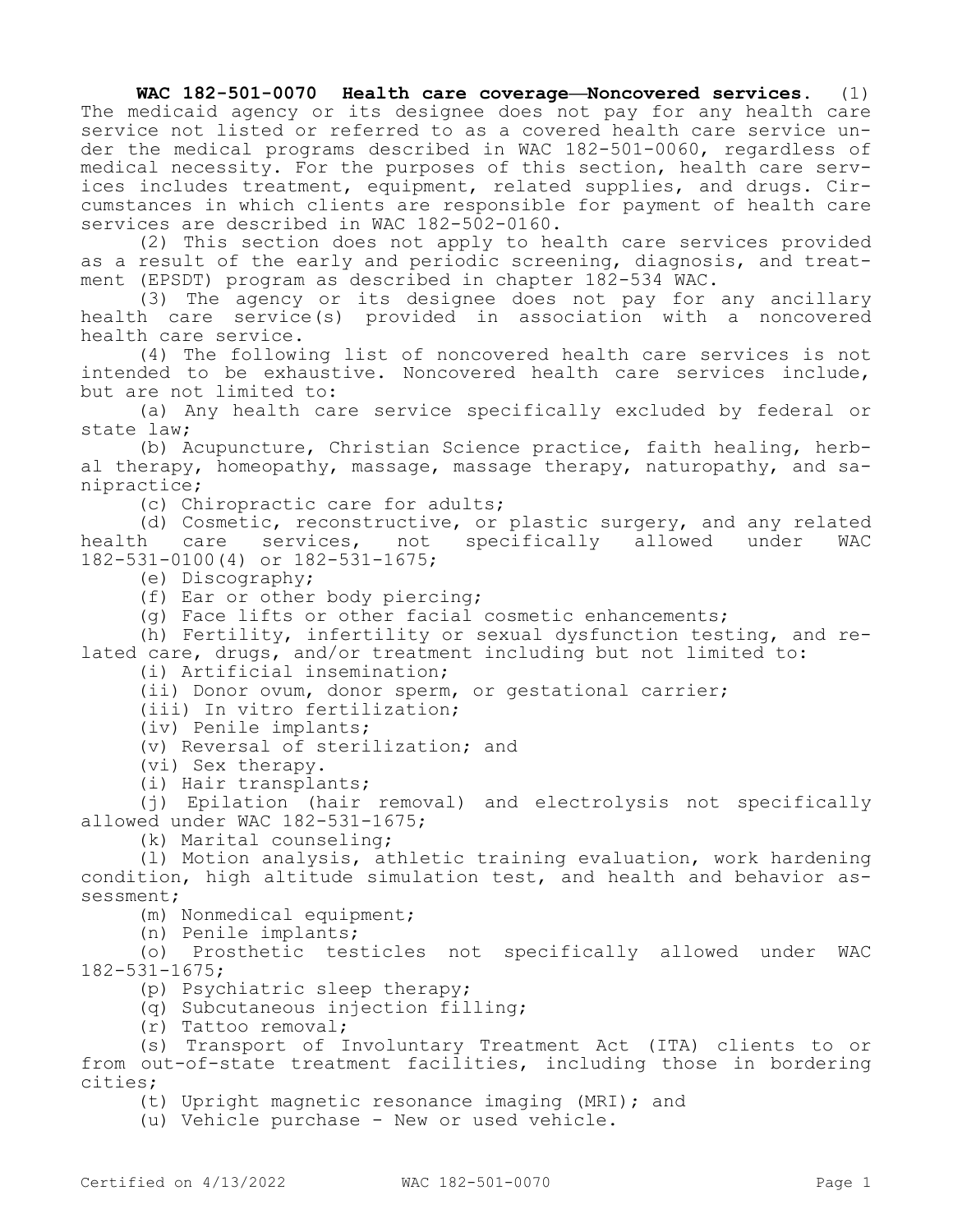(5) For a specific list of noncovered health care services in the following service categories, refer to the WAC citation:

(a) Ambulance transportation and nonemergent transportation as described in chapter 182-546 WAC;

(b) Dental services as described in chapter 182-535 WAC;

(c) Durable medical equipment as described in chapter 182-543 WAC;

(d) Hearing care services as described in chapter 182-547 WAC;

(e) Home health services as described in WAC 182-551-2130;

(f) Hospital services as described in WAC 182-550-1600;

(g) Health care professional services as described in WAC 182-531-0150;

(h) Prescription drugs as described in chapter 182-530 WAC;

(i) Vision care hardware for clients 20 years of age and younger as described in chapter 182-544 WAC; and

(j) Vision care exams as described in WAC 182-531-1000.

(6) A client has a right to request an administrative hearing, if one is available under state and federal law. When the agency or its designee denies all or part of a request for a noncovered health care service(s), the agency or its designee sends the client and the provider written notice, within 10 business days of the date the decision is made, that includes:

(a) A statement of the action the agency or its designee intends to take;

(b) Reference to the specific WAC provision upon which the denial is based;

(c) Sufficient detail to enable the recipient to:

(i) Learn why the agency's or its designee's action was taken; and

(ii) Prepare a response to the agency's or its designee's decision to classify the requested health care service as noncovered.

(d) The specific factual basis for the intended action; and

(e) The following information:

(i) Administrative hearing rights;

(ii) Instructions on how to request the hearing;

(iii) Acknowledgment that a client may be represented at the hearing by legal counsel or other representative;

(iv) Instructions on how to request an exception to rule (ETR);

(v) Information regarding agency-covered health care services, if any, as an alternative to the requested noncovered health care service; and

(vi) Upon the client's request, the name and address of the nearest legal services office.

(7) A client can request an exception to rule (ETR) as described in WAC 182-501-0160.

[Statutory Authority: RCW 41.05.021 and 41.05.160. WSR 22-07-105, § 182-501-0070, filed 3/23/22, effective 4/23/22; WSR 16-22-024, § 182-501-0070, filed 10/24/16, effective 11/24/16; WSR 15-16-084, § 182-501-0070, filed 7/31/15, effective 8/31/15. Statutory Authority: RCW 41.05.021. WSR 13-15-044, § 182-501-0070, filed 7/11/13, effective 8/11/13. Statutory Authority: RCW 41.05.021 and section 1927 of the Social Security Act. WSR 12-18-062, § 182-501-0070, filed 8/31/12, effective 10/1/12. WSR 11-14-075, recodified as § 182-501-0070, filed 6/30/11, effective 7/1/11. Statutory Authority: RCW 74.04.050, 74.08.090, 74.09.530, and 74.09.700. WSR 09-23-112, § 388-501-0070,